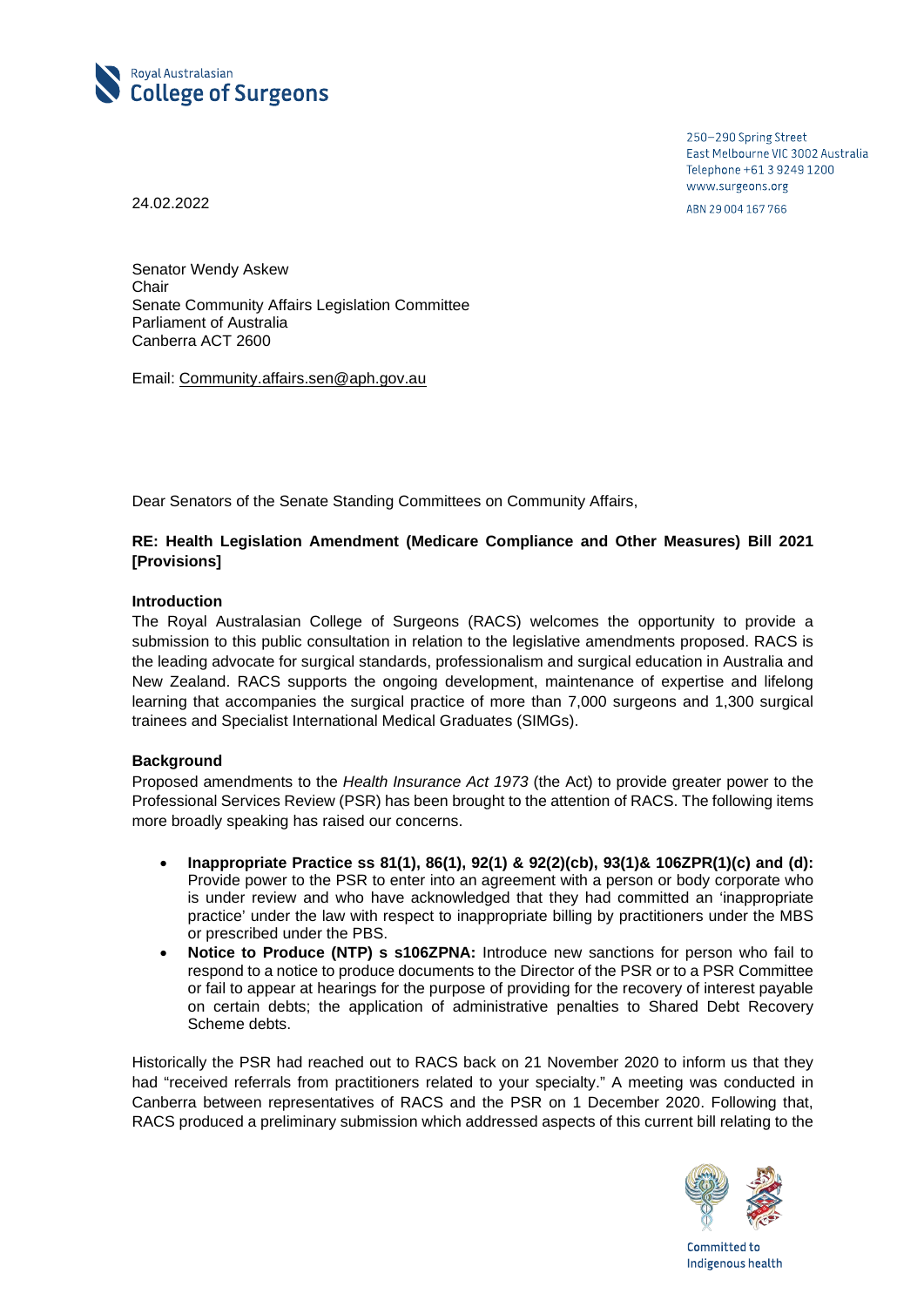power of the PSR on 27 November 2020 when the matter was an inquiry into the *Health Insurance Amendment (Compliance Administration) Bill* 2020. RACS has also written to the Department of Health Business Integrity and Digital Health Division on matters relating to Notice to Produce back on 5 July 2021.

### **GENERAL CONCERN**

A general concern is whether this Bill would contribute towards creating an unnecessary blunt punitive instrument. Electronic errors may occur due to numerous online and mobile processing systems which would encompass a bank's EFTPOS terminal or Easyclaim within a medical practice. Another example relates to duplicate payments for public hospital services. A third example would be when claims are forwarded for payment by administrative staff in error either in private practices or public hospitals without the express knowledge of the practitioner involved. RACS fully supports that there is a need for Medicare to be able to investigate claims that are felt to be concerning and to recoup any monies paid in error, however the emphasis needs to be on natural justice and judicial fairness. Many errors that occur within the current system are indeed errors rather than intentional acts deliberately aimed at defrauding Medicare. As such RACS remains very concerned that a simple error, often by clerical or administrative staff would lead to an assumption of deliberately fraudulent action on the part of the surgeons involved, leading to prosecution or publicly available reputational damage.

Hence RACS supports the following on behalf of our fellowship-

- Procedural Fairness and the Right to an Appeal
- Errors Misconstrued as False or Deliberately Misleading

### **INAPPROPRIATE PRACTICE**

Under s82 of the Act the PSR has been granted discretionary powers to determine what is an inappropriate practice. The Professional Services Review scheme (PSR) established in 1994 under the Act, have great power, among them being:

- to investigate a medical practitioner,
- the requisition of medical records,
- and to "compel answers under oath in a formal hearing and recommend a range of sanctions which include prosecution."

The PSR is a heavy instrument, and historically it has been shown that doctors "fight vigorously" to defend their reputation against fraud charges with the assistance of their medical defence organisations. In its earlier manifestation, the PSR reported that between 1994 to 2005 they had 447 referrals where actions were taken. To resolve each action the PSR scheme cost on average \$70,000 per referral[i](#page-3-0) or \$31,290,000 in total.

Laws under the *Health Practitioner Regulation National Law* s136 already exist to deter external influences from corporate directors or managers to direct or incite their registered health practitioner employees to practise in ways that would constitute unprofessional conduct or professional misconduct.<sup>[ii](#page-3-1)</sup>

Furthermore, what does "agreement" mean in relation to the new powers granted the Director of the PSR? First there needs to be an acknowledgement of inappropriate practice which in effect is an admittance of guilt. In the Bill Digest, "agreement" would include counselling and education, and actions required to produce information the PSR seeks.<sup>[iii](#page-3-2)</sup> But can an "acknowledgement" result in a recorded adverse finding on a practitioner, or is it a form of unrecorded caution?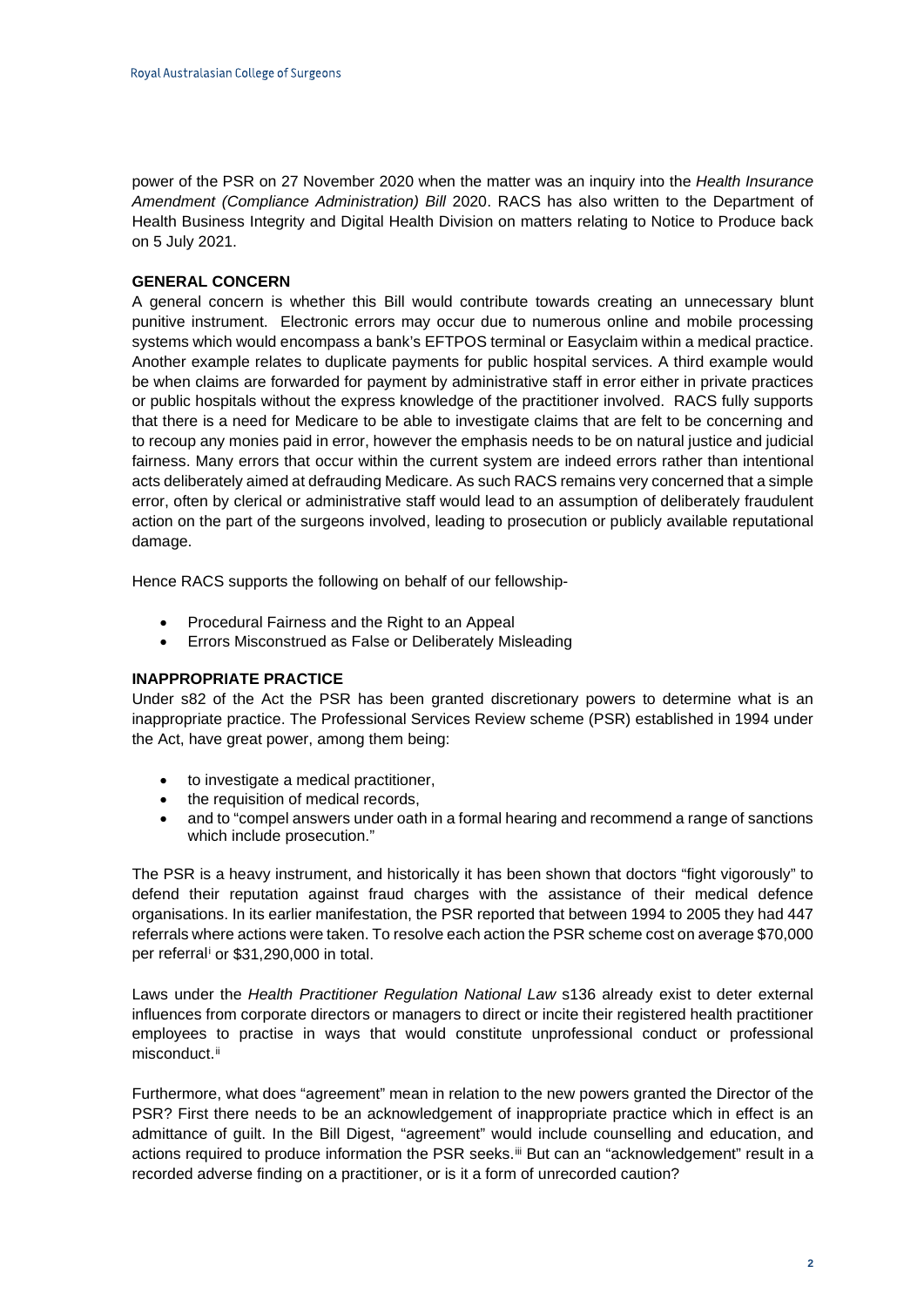As mentioned above, RACS remains keen that discrepancies are brought to the attention of a practitioner, with an assumption of innocence rather than guilt of a deliberately fraudulent act. Where appropriate, reimbursements should occur with no adverse findings against practitioners in any way unless clearly proven to be repeated fraudulent behaviour.

#### **NOTICE TO PRODUCE (NTP)**

Compliance to a NTP is a legal requirement under section 129AAD of the Act.<sup>[iv](#page-3-3)</sup> However, there remains some confusion as to how this law clashes with that of the Australian Privacy Principles (APP), in particular APP  $6.4$  Any NTP letter from the MBS Compliance Di[v](#page-3-4)ision may also include providing documentation containing patient information. By doing so the surgeon may then be noncompliant with APP 6.

Disclosure of personal information to a person is allowed if it can be shown that there is a "sufficient interest in the health and welfare of a person, such as a general practitioner who has responsibility for the continuing care and treatment of an individual."[vi](#page-3-5) This was demonstrated in the case of *F v Medical Specialist* [2009] PrivCmrA 8 (31 August 2009). Under APP 6 this is an example where a "secondary purpose is directly related to the primary purpose of collection."[vii](#page-3-6) In conclusion, does the act of complying to a NTF interfere with a patient's privacy under both the APP 6 and in statute law section 41(1)(a) of the *Privacy Act 1988* which relates to interference?<sup>[viii](#page-3-7)</sup>

On 19 August 2021, the Department of Health responded to the question posed by RACS above in a letter. The response simple highlighted the fact that s129AAD of the Act enables the Chief Executive of Medicare to issue a notice if there is a suspicion that an incorrect claim had been made, and that the Department was bound by the *Privacy Act 1988*, APP 1, and their Privacy Policy [\(Here\)](https://www.health.gov.au/sites/default/files/documents/2021/04/privacy-policy-privacy-policy.pdf).<sup>[ix](#page-3-8)</sup> This response from the Department didn't shed a clearer light on our concerns. Informal discussions had with MDOs like AVANT, and MIGA suggested that the NTP within this context may override patient privacy, but that it may not have been legally tested in case law.

## **CONCLUSIONS**

The following has already been expressed in the earlier submission written by RACS dated 27 November 2020. Considering this Bill and the Act, RACS believes in the core value of natural justice or *audi alteram partem*, "let the other side be heard as well". What appears to be lacking is a set of clear guidelines for the rippling after-effect these amendments will have on the surgical profession. The following are in summary RACS' primary concerns regarding this Bill.

- The principle of reimbursement is reasonable if an error has been made
- The principle of Medicare not having to notify the practitioner what the error is, is not acceptable from a procedural fairness viewpoint
- Right of objection/appeal needs to be part of this legislation
- Clear distinction needs to be made of an error requiring reimbursement, from a deliberate act of fraud as an honest error could be made inadvertently by the practitioner, practice staff or public hospital staff
- Errors identified should be disclosed to practitioners and a request for reimbursement made that is not associated with litigation, punitive or unfair damage to reputation
- Repeated errors leading to suspicion of fraudulent behaviour may require a different framework

Yours sincerely,

Tydentery

**Prof Mark Frydenberg Chair, Health Policy & Advocacy Committee**